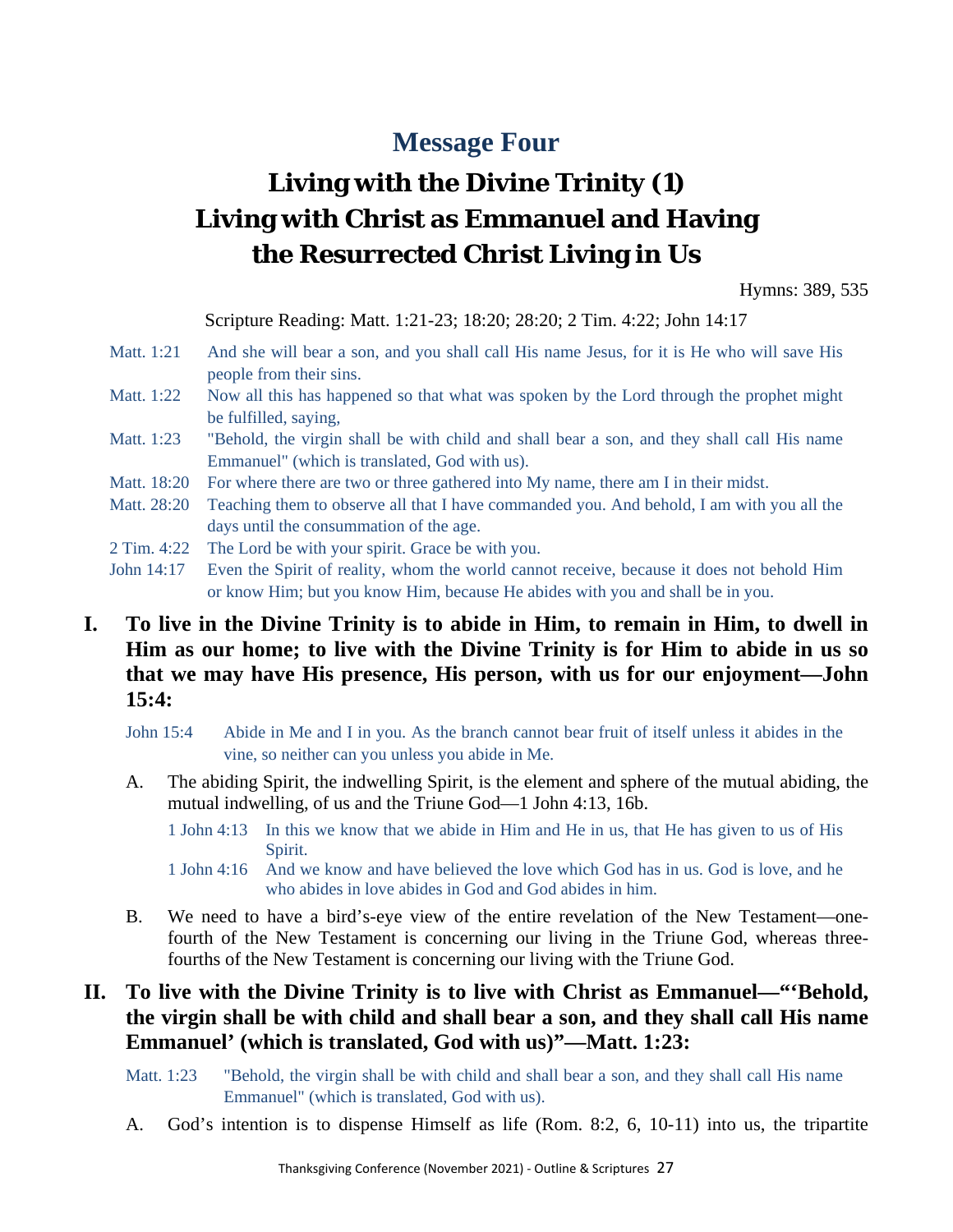men—into our spirit, soul, and body—to make us His sons (vv. 14-15, 19, 23, 29, 17) for the constituting of the Body of Christ (12:4-5) so that we may become the New Jerusalem as the city of life (Rev. 22:1-2).

- Rom. 8:2 For the law of the Spirit of life has freed me in Christ Jesus from the law of sin and of death.
- Rom. 8:6 For the mind set on the flesh is death, but the mind set on the spirit is life and peace.
- Rom. 8:10 But if Christ is in you, though the body is dead because of sin, the spirit is life because of righteousness.
- Rom. 8:11 And if the Spirit of the One who raised Jesus from the dead dwells in you, He who raised Christ from the dead will also give life to your mortal bodies through His Spirit who indwells you.
- Rom. 8:14 For as many as are led by the Spirit of God, these are sons of God.
- Rom. 8:15 For you have not received a spirit of slavery bringing you into fear again, but you have received a spirit of sonship in which we cry, Abba, Father!
- Rom. 8:19 For the anxious watching of the creation eagerly awaits the revelation of the sons of God.
- Rom. 8:23 And not only so, but we ourselves also, who have the first fruits of the Spirit, even we ourselves groan in ourselves, eagerly awaiting sonship, the redemption of our body.
- Rom. 8:29 Because those whom He foreknew, He also predestinated to be conformed to the image of His Son, that He might be the Firstborn among many brothers;
- Rom. 8:17 And if children, heirs also; on the one hand, heirs of God; on the other, joint heirs with Christ, if indeed we suffer with Him that we may also be glorified with Him.
- Rom. 12:4 For just as in one body we have many members, and all the members do not have the same function,
- Rom. 12:5 So we who are many are one body in Christ, and individually members one of another.
- Rev. 22:1 And he showed me a river of water of life, bright as crystal, proceeding out of the throne of God and of the Lamb in the middle of its street.
- Rev. 22:2 And on this side and on that side of the river was the tree of life, producing twelve fruits, yielding its fruit each month; and the leaves of the tree are for the healing of the nations.
- B. In order for us to experience the dispensing of the Triune God as life into our being, we need to be those who are living with Christ as Emmanuel; Matthew is a book on Emmanuel—God incarnated to be with us—1:21-23.
	- Matt. 1:21 And she will bear a son, and you shall call His name Jesus, for it is He who will save His people from their sins.
	- Matt. 1:22 Now all this has happened so that what was spoken by the Lord through the prophet might be fulfilled, saying,
	- Matt. 1:23 "Behold, the virgin shall be with child and shall bear a son, and they shall call His name Emmanuel" (which is translated, God with us).
- C. The presence of Jesus is Emmanuel, God with us:
	- 1. He is with us in our gatherings—18:20.
		- Matt. 18:20 For where there are two or three gathered into My name, there am I in their midst.
	- 2. He is with us all the days—28:20.
		- Matt. 28:20 Teaching them to observe all that I have commanded you. And behold, I am with you all the days until the consummation of the age.
	- 3. He is with us in our spirit—2 Tim. 4:22: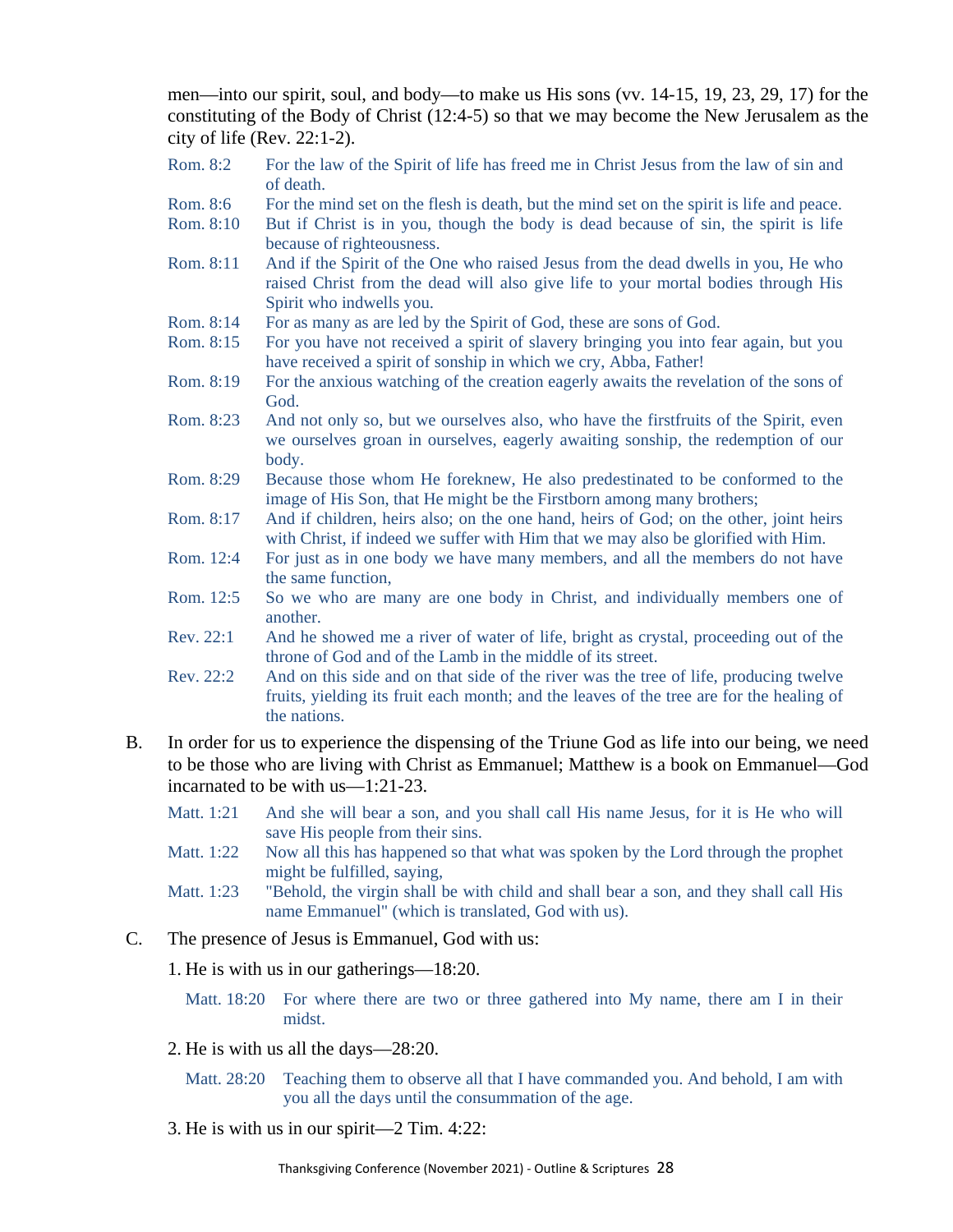- 2 Tim. 4:22 The Lord be with your spirit. Grace be with you.
- a. Today our spirit is the land of Immanuel—Isa. 8:7-8.
	- Isa. 8:7 Now therefore the Lord is bringing up upon them / The mighty and abundant waters of the Euphrates, / The king of Assyria and all his glory; / And it will overflow all its channels, / And go over all its banks.
	- Isa. 8:8 It will sweep through Judah; it will overflow and rise / Until it reaches the neck; / And the spreading out of its wings / Will fill the breadth of Your land, O Immanuel.
- b. Because God is with us, the enemy can never take over the land of Immanuel—v. 10; cf. 1 John 5:4; John 3:6.

| Isa. 8:10  | Take counsel, yet it will be frustrated; / Speak the word, yet it will not stand; / |
|------------|-------------------------------------------------------------------------------------|
|            | For God is with us.                                                                 |
| 1 John 5:4 | For everything that has been begotten of God overcomes the world; and this is       |

- the victory which has overcome the world-our faith. John 3:6 That which is born of the flesh is flesh, and that which is born of the Spirit is spirit.
- D. The practical Emmanuel is the Spirit of reality as the presence of the consummated Triune God in our spirit; His presence is always with us in our spirit, not only day by day but also moment by moment—1:14; 14:16-20; 1 Cor. 15:45b; 2 Tim. 4:22:
	- John 1:14 And the Word became flesh and tabernacled among us (and we beheld His glory, glory as of the only Begotten from the Father), full of grace and reality.
	- John 14:16 And I will ask the Father, and He will give you another Comforter, that He may be with you forever,
	- John 14:17 Even the Spirit of reality, whom the world cannot receive, because it does not behold Him or know Him; but you know Him, because He abides with you and shall be in you.
	- John 14:18 I will not leave you as orphans; I am coming to you.
	- John 14:19 Yet a little while and the world beholds Me no longer, but you behold Me; because I live, you also shall live.
	- John 14:20 In that day you will know that I am in My Father, and you in Me, and I in you.
	- 1 Cor. 15:45 So also it is written, "The first man, Adam, became a living soul"; the last Adam became a life-giving Spirit.
	- 2 Tim. 4:22 The Lord be with your spirit. Grace be with you.
	- 1. We can enjoy the presence of the Triune God in gathering together for the teaching of His holy Word—Matt. 18:20; 28:20; Psa. 119:130; Acts 6:4.
		- Matt. 18:20 For where there are two or three gathered into My name, there am I in their midst.
		- Matt. 28:20 Teaching them to observe all that I have commanded you. And behold, I am with you all the days until the consummation of the age.
		- Psa. 119:130 The opening of Your words gives light, / Imparting understanding to the simple.
	- Acts 6:4 But we will continue steadfastly in prayer and in the ministry of the word.
	- 2. We enjoy grace and peace through the Spirit as the presence of the Triune God—Gal. 6:18; Acts 9:31.
		- Gal. 6:18 The grace of our Lord Jesus Christ be with your spirit, brothers. Amen.
		- Acts 9:31 So then the church throughout the whole of Judea and Galilee and Samaria had peace, being built up; and going on in the fear of the Lord and in the comfort of the Holy Spirit, it was multiplied.
	- 3. The Spirit's leading and witnessing are His presence—Rom. 8:14, 16.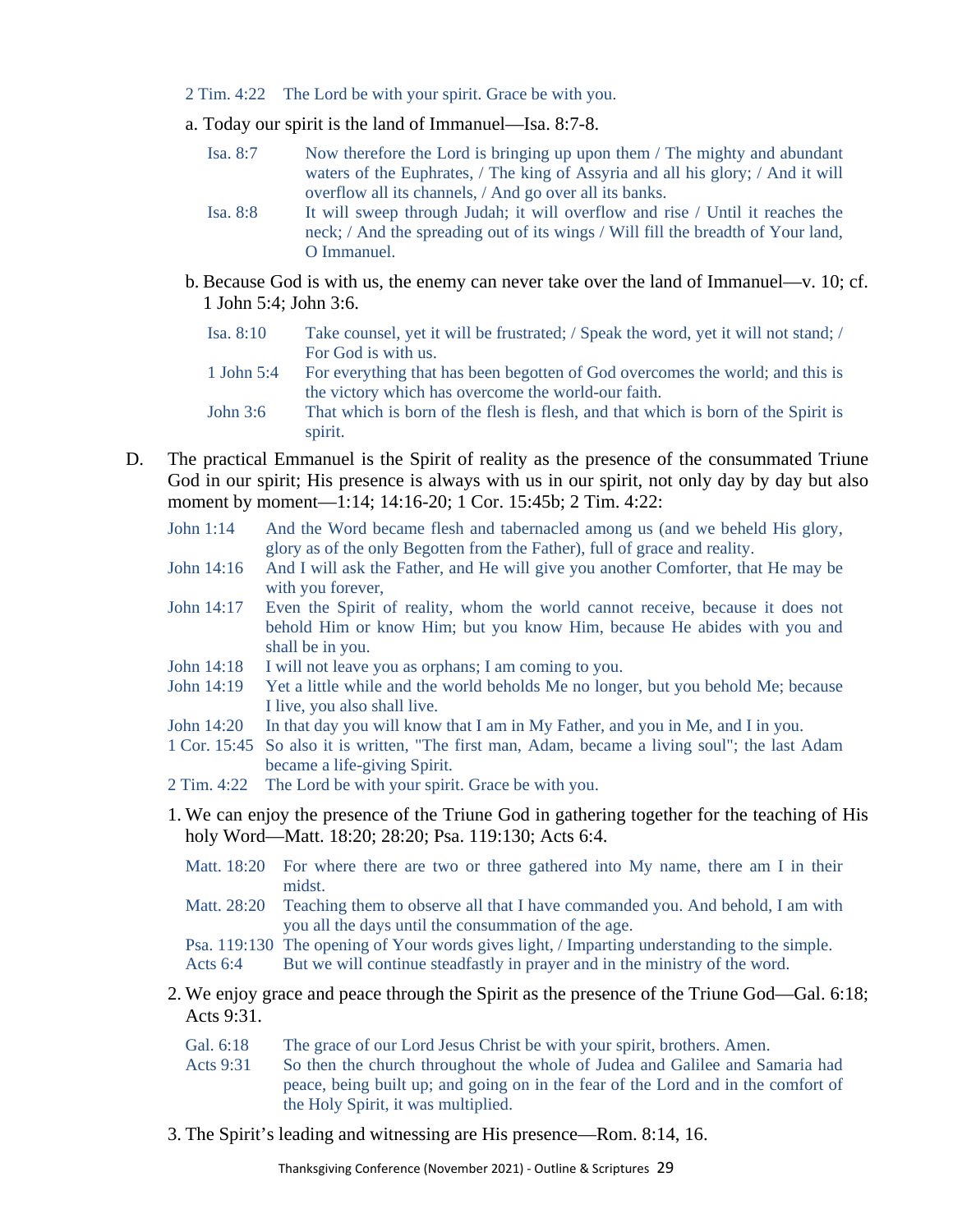Rom. 8:14 For as many as are led by the Spirit of God, these are sons of God.

- Rom. 8:16 The Spirit Himself witnesses with our spirit that we are children of God.
- 4. We enjoy the dispensing of the Triune God through His presence as the Spirit—2 Cor. 13:14.

2 Cor. 13:14 The grace of the Lord Jesus Christ and the love of God and the fellowship of the Holy Spirit be with you all.

E. To live with Christ as Emmanuel, we need to be in His divine presence, which is the lifegiving Spirit as the consummation of the Triune God—Gal. 5:25:

Gal. 5:25 If we live by the Spirit, let us also walk by the Spirit.

- 1. To live with Christ, we still live, yet not by ourselves alone but by Christ living in us and with us as Emmanuel; the Triune God cannot complete His intention to dispense Himself into our being outside of us; therefore, His being with us must be inward—2:20.
	- Gal. 2:20 I am crucified with Christ; and it is no longer I who live, but it is Christ who lives in me; and the life which I now live in the flesh I live in faith, the faith in the Son of God, who loved me and gave Himself up for me.
- 2. Emmanuel is our life and person, and we are His organ, living together with Him as one person; our victory depends upon Emmanuel, the presence of Jesus.
- 3. If we have the Lord's presence, we have wisdom, insight, foresight, and the inner knowledge concerning things; the Lord's presence is everything to us—2 Cor. 2:10; 4:6-7; Gal. 5:25; Gen. 5:22-24; Heb. 11:5-6.
	- 2 Cor. 2:10 But whom you forgive anything, I also forgive; for also what I have forgiven, if I have forgiven anything, it is for your sake in the person of Christ;
	- 2 Cor. 4:6 Because the God who said, Out of darkness light shall shine, is the One who shined in our hearts to illuminate the knowledge of the glory of God in the face of Jesus Christ.
	- 2 Cor. 4:7 But we have this treasure in earthen vessels that the excellency of the power may be of God and not out of us.
	- Gal. 5:25 If we live by the Spirit, let us also walk by the Spirit.
	- Gen. 5:22 And Enoch walked with God after he had begotten Methuselah three hundred years, and he begot more sons and daughters.
	- Gen. 5:23 And all the days of Enoch were three hundred sixty-five years.
	- Gen. 5:24 And Enoch walked with God, and he was not, for God took him.
	- Heb. 11:5 By faith Enoch was translated so that he should not see death; and he was not found, because God had translated him. For before his translation he obtained the testimony that he had been well pleasing to God.
	- Heb. 11:6 But without faith it is impossible to be well pleasing to Him, for he who comes forward to God must believe that He is and that He is a rewarder of those who diligently seek Him.
- F. If we would enter, possess, and enjoy the all-inclusive Christ as the reality of the good land, we must do so by the presence of the Lord; the Lord promised Moses, "My presence shall go with you, and I will give you rest" (Exo. 33:14); God's presence is His way, the "map" that shows us, His people, the way we should take:

Exo. 33:14 And He said, My presence shall go with you, and I will give you rest.

1. In order for us to fully gain and possess Christ as the all-inclusive land for God's building, we must hold on to the principle that God's presence is the criterion for every matter; regardless of what we do, we must pay attention to whether or not we have God's presence; if we have God's presence, we have everything, but if we lose God's presence,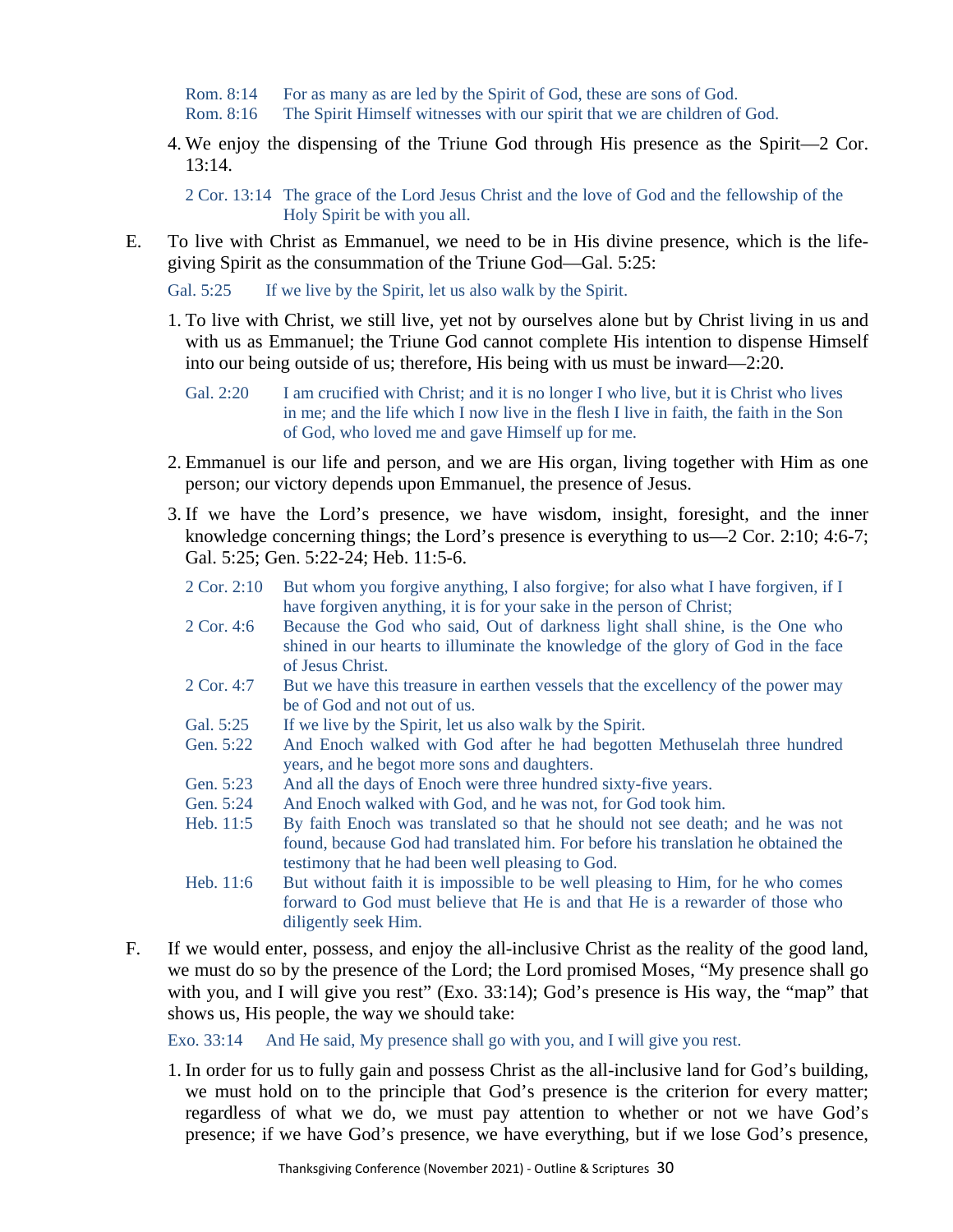we lose everything—Matt. 1:23; 2 Tim. 4:22; Gal. 6:18; Psa. 27:4, 8; 51:11; 2 Cor. 2:10.

- Matt. 1:23 "Behold, the virgin shall be with child and shall bear a son, and they shall call His name Emmanuel" (which is translated, God with us).
- 2 Tim. 4:22 The Lord be with your spirit. Grace be with you.
- Gal. 6:18 The grace of our Lord Jesus Christ be with your spirit, brothers. Amen.
- Psa. 27:4 One thing I have asked from Jehovah; / That do I seek: / To dwell in the house of Jehovah / All the days of my life, / To behold the beauty of Jehovah, / And to inquire in His temple.
- Psa. 27:8 When You say, Seek My face, / To You my heart says, Your face, O Jehovah, will I seek.
- Psa. 51:11 Do not cast me from Your presence, / And do not take the Spirit of Your holiness away from me.
- 2 Cor. 2:10 But whom you forgive anything, I also forgive; for also what I have forgiven, if I have forgiven anything, it is for your sake in the person of Christ;
- 2. The presence of the Lord, the smile of the Lord, is the governing principle; we must learn to be kept, to be ruled, to be governed, and to be guided not by His secondhand presence but by the direct, firsthand presence of the Lord.
- 3. "In my youth I was taught various ways to overcome, to be victorious, to be holy, and to be spiritual. However, not any of these ways worked. Eventually, through more than sixtyeight years of experience, I have found out that nothing works but the Lord's presence. His being with us is everything"—Life-study of Joshua, p. 48.
- G. The entire New Testament is an Emmanuel, and we are now a part of this great Emmanuel that will consummate in the New Jerusalem in the new heaven and new earth for eternity; the New Testament begins with a God-man, who is "God with us," and ends with a great Godman, the New Jerusalem, which is "Jehovah Is There"—Matt. 1:23; 1 Cor. 6:17; Acts 9:4; 1 Tim. 3:15-16; Rev. 21:3, 22; Ezek. 48:35.
	- Matt. 1:23 "Behold, the virgin shall be with child and shall bear a son, and they shall call His name Emmanuel" (which is translated, God with us).
	- 1 Cor. 6:17 But he who is joined to the Lord is one spirit.
	- Acts 9:4 And he fell on the ground and heard a voice saying to him, Saul, Saul, why are you persecuting Me?
	- 1 Tim. 3:15 But if I delay, I write that you may know how one ought to conduct himself in the house of God, which is the church of the living God, the pillar and base of the truth.
	- 1 Tim. 3:16 And confessedly, great is the mystery of godliness: He who was manifested in the flesh, / Justified in the Spirit, / Seen by angels, / Preached among the nations, / Believed on in the world, / Taken up in glory.
	- Rev. 21:3 And I heard a loud voice out of the throne, saying, Behold, the tabernacle of God is with men, and He will tabernacle with them, and they will be His peoples, and God Himself will be with them and be their God.
	- Rev. 21:22 And I saw no temple in it, for the Lord God the Almighty and the Lamb are its temple.
	- Ezek. 48:35 It shall be eighteen thousand reeds all around, and the name of the city from that day shall be, Jehovah Is There.

## **III. To live with the Divine Trinity is to have the resurrected Christ living in us— Gal. 2:20b; Phil. 1:19-21a:**

Gal. 2:20 I am crucified with Christ; and it is no longer I who live, but it is Christ who lives in me; and the life which I now live in the flesh I live in faith, the faith in the Son of God, who loved me and gave Himself up for me.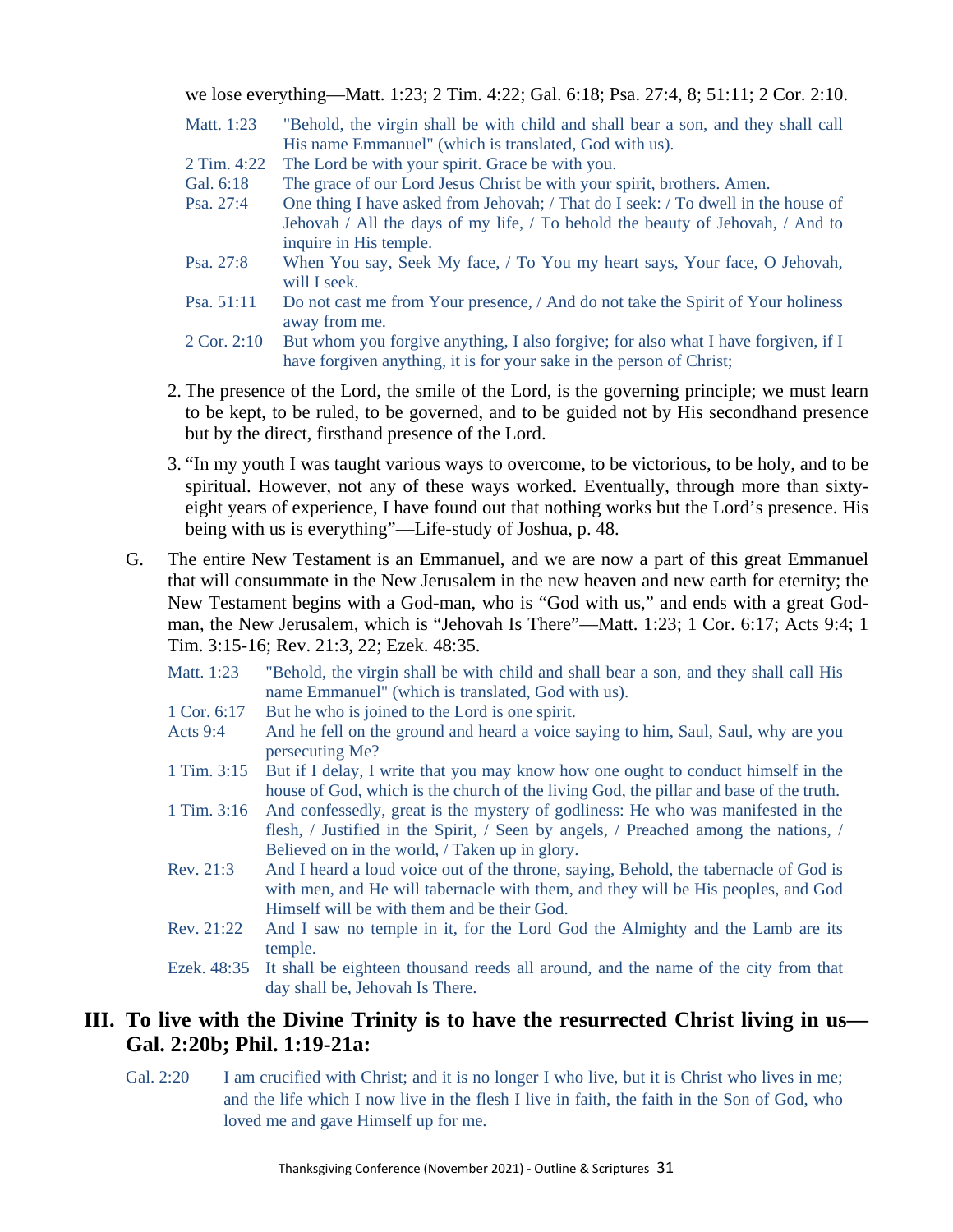- Phil. 1:19 For I know that for me this will turn out to salvation through your petition and the bountiful supply of the Spirit of Jesus Christ,
- Phil. 1:20 According to my earnest expectation and hope that in nothing I will be put to shame, but with all boldness, as always, even now Christ will be magnified in my body, whether through life or through death.
- Phil. 1:21 For to me, to live is Christ and to die is gain.
- A. Resurrection is a person because Christ said that He is the resurrection (John 11:25); the lifegiving Spirit as the Spirit of reality is the reality of the resurrected Christ and of the power of Christ's resurrection (1 Cor. 15:45b; John 14:17; 16:13; 1 John 5:6; Phil. 3:10; Exo. 30:22- 25).
	- John 11:25 Jesus said to her, I am the resurrection and the life; he who believes into Me, even if he should die, shall live;
	- 1 Cor. 15:45 So also it is written, "The first man, Adam, became a living soul"; the last Adam became a life-giving Spirit.
	- John 14:17 Even the Spirit of reality, whom the world cannot receive, because it does not behold Him or know Him; but you know Him, because He abides with you and shall be in you.
	- John 16:13 But when He, the Spirit of reality, comes, He will guide you into all the reality; for He will not speak from Himself, but what He hears He will speak; and He will declare to you the things that are coming.
	- 1 John 5:6 This is He who came through water and blood, Jesus Christ; not in the water only, but in the water and in the blood; and the Spirit is He who testifies, because the Spirit is the reality.
	- Phil. 3:10 To know Him and the power of His resurrection and the fellowship of His sufferings, being conformed to His death,
	- Exo. 30:22 Moreover Jehovah spoke to Moses, saying,
	- Exo. 30:23 You also take the finest spices: of flowing myrrh five hundred shekels, and of fragrant cinnamon half as much, two hundred fifty shekels, and of fragrant calamus two hundred fifty shekels,
	- Exo. 30:24 And of cassia five hundred shekels, according to the shekel of the sanctuary, and a hin of olive oil.
	- Exo. 30:25 And you shall make it a holy anointing oil, a fragrant ointment compounded according to the work of a compounder; it shall be a holy anointing oil.
- B. In our Christian life we are under the killing of Christ's death by the indwelling Spirit and through our outward environment; the outward environment cooperates with the inward Spirit to kill our natural man for the manifestation of the resurrected Christ within us—Rom. 8:9-10, 13b, 28-29; 2 Cor. 4:7-18:
	- Rom. 8:9 But you are not in the flesh, but in the spirit, if indeed the Spirit of God dwells in you. Yet if anyone does not have the Spirit of Christ, he is not of Him.
	- Rom. 8:10 But if Christ is in you, though the body is dead because of sin, the spirit is life because of righteousness.
	- Rom. 8:13 For if you live according to the flesh, you must die, but if by the Spirit you put to death the practices of the body, you will live.
	- Rom. 8:28 And we know that all things work together for good to those who love God, to those who are called according to His purpose.
	- Rom. 8:29 Because those whom He foreknew, He also predestinated to be conformed to the image of His Son, that He might be the Firstborn among many brothers;
	- 2 Cor. 4:7 But we have this treasure in earthen vessels that the excellency of the power may be of God and not out of us.
	- 2 Cor. 4:8 We are pressed on every side but not constricted; unable to find a way out but not utterly without a way out;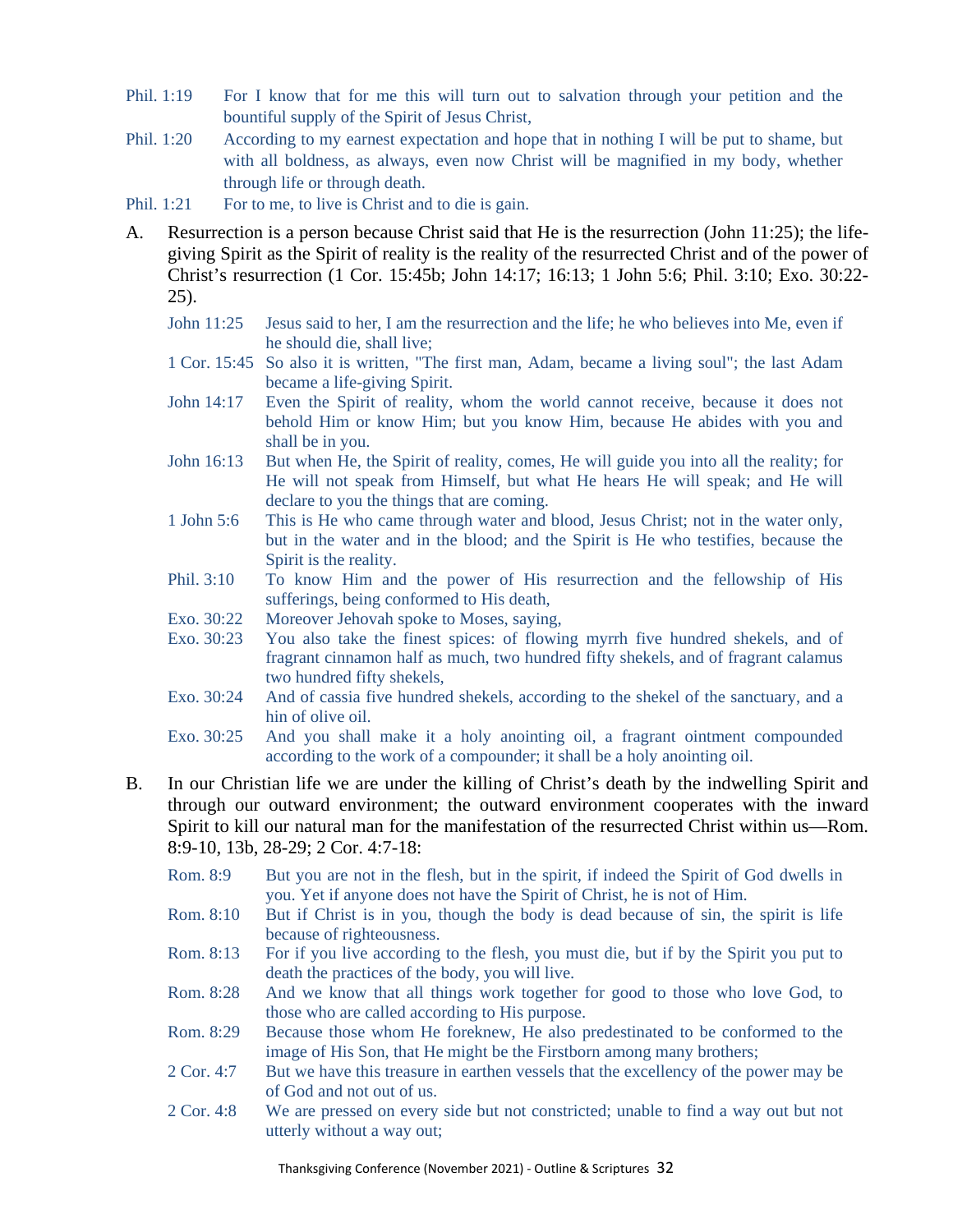- 2 Cor. 4:9 Persecuted but not abandoned; cast down but not destroyed;
- 2 Cor. 4:10 Always bearing about in the body the putting to death of Jesus that the life of Jesus also may be manifested in our body.
- 2 Cor. 4:11 For we who are alive are always being delivered unto death for Jesus' sake that the life of Jesus also may be manifested in our mortal flesh.
- 2 Cor. 4:12 So then death operates in us, but life in you.
- 2 Cor. 4:13 And having the same spirit of faith according to that which is written, "I believed, therefore I spoke," we also believe, therefore we also speak,
- 2 Cor. 4:14 Knowing that He who raised the Lord Jesus will raise us also with Jesus and will make us stand before Him with you.
- 2 Cor. 4:15 For all things are for your sakes that the grace which has abounded through the greater number may cause the thanksgiving to abound to the glory of God.
- 2 Cor. 4:16 Therefore we do not lose heart; but though our outer man is decaying, yet our inner man is being renewed day by day.
- 2 Cor. 4:17 For our momentary lightness of affliction works out for us, more and more surpassingly, an eternal weight of glory,
- 2 Cor. 4:18 Because we do not regard the things which are seen but the things which are not seen; for the things which are seen are temporary, but the things which are not seen are eternal.
- 1. If we try to escape from the environment that God has arranged for us, we will not have joy and peace; when we stay in this limited environment, we can experience resurrection— Eph. 4:1; 6:20; 2 Cor. 1:8-9, 12.
	- Eph. 4:1 I beseech you therefore, I, the prisoner in the Lord, to walk worthily of the calling with which you were called,
	- Eph. 6:20 For which I am an ambassador in a chain, that in it I would speak boldly, as I ought to speak.
	- 2 Cor. 1:8 For we do not want you to be ignorant, brothers, of our affliction which befell us in Asia, that we were excessively burdened, beyond our power, so that we despaired even of living.
	- 2 Cor. 1:9 Indeed we ourselves had the response of death in ourselves, that we should not base our confidence on ourselves but on God, who raises the dead;
	- 2 Cor. 1:12 For our boasting is this, the testimony of our conscience, that in singleness and sincerity of God, not in fleshly wisdom but in the grace of God, we have conducted ourselves in the world, and more abundantly toward you.
- 2. To experience the Spirit as the reality of the resurrected Christ, we need to turn to our spirit to pray, praise, sing, or talk to God; the title of Psalm 18 indicates that this was David's human talk with the divine God, implying David's intimacy with God; after ten minutes of talking to God and consulting with Him, we will be on fire and be full of the Spirit as the reality of resurrection.

Psa. 18 Title To the choir director. Of David, the servant of Jehovah, who spoke to Jehovah the words of this song on the day when Jehovah delivered him from the hand of all his enemies and from the hand of Saul, and he said:

- C. The humanity of Jesus is His human life in resurrection; the Lord's charming and cherishing are not natural but are by His resurrection life in humanity; He lived a human life in resurrection, not by Himself but by another source, that is, His Father—John 5:19, 30; 14:24:
	- John 5:19 Then Jesus answered and said to them, Truly, truly, I say to you, The Son can do nothing from Himself except what He sees the Father doing, for whatever that One does, these things the Son also does in like manner.
	- John 5:30 I can do nothing from Myself; as I hear, I judge, and My judgment is just, because I do not seek My own will but the will of Him who sent Me.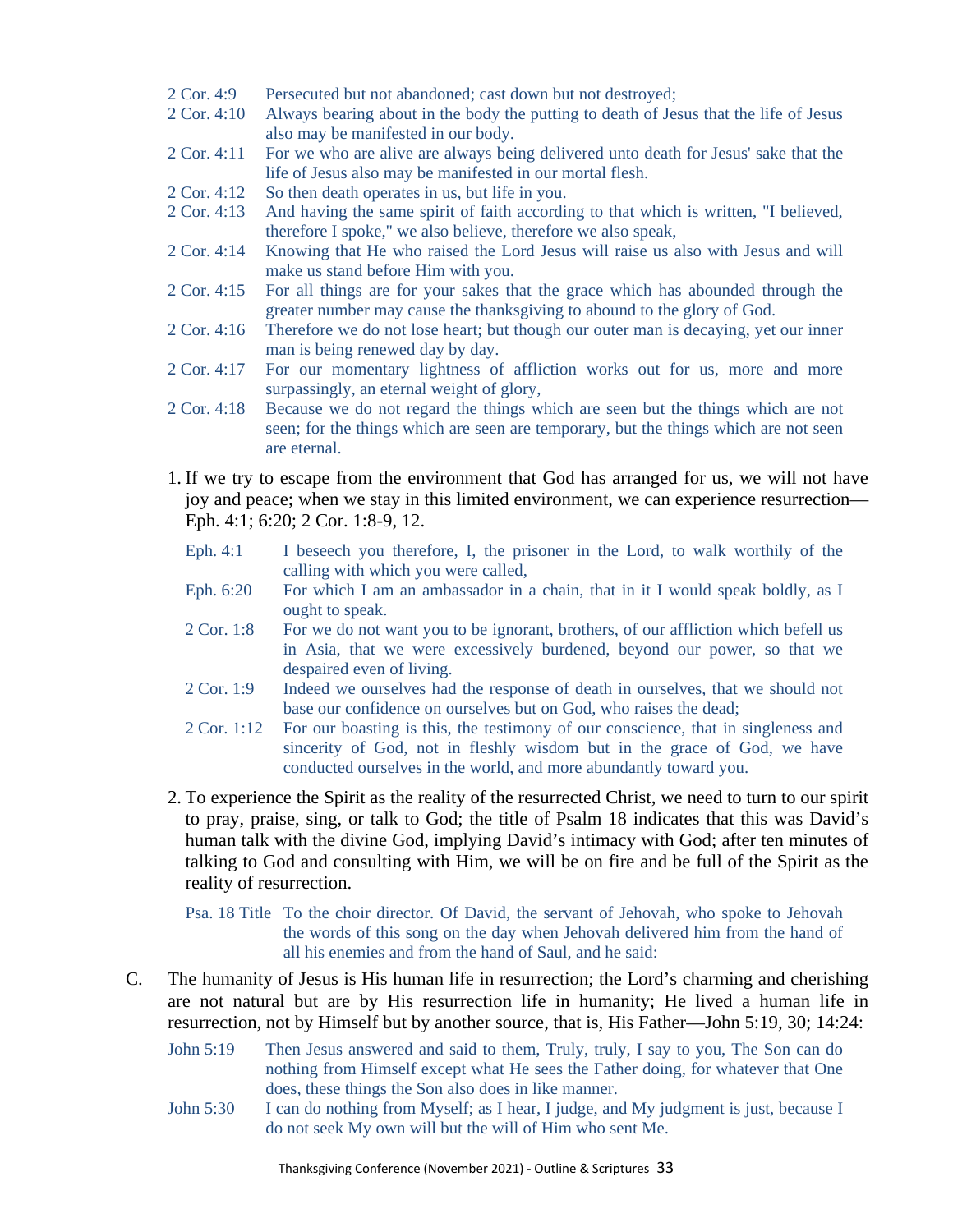- John 14:24 He who does not love Me does not keep My words; and the word which you hear is not Mine, but the Father's who sent Me.
- 1. Because Jesus lived the divine life in His human life, His human life became mystical, a mystery; as the Lord's disciples, we need to live the divine life in our human life to magnify Christ—Rom. 13:14; Gal. 2:20; Phil. 1:19-21.
	- Rom. 13:14 But put on the Lord Jesus Christ, and make no provision for the flesh to fulfill its lusts.
	- Gal. 2:20 I am crucified with Christ; and it is no longer I who live, but it is Christ who lives in me; and the life which I now live in the flesh I live in faith, the faith in the Son of God, who loved me and gave Himself up for me.
	- Phil. 1:19 For I know that for me this will turn out to salvation through your petition and the bountiful supply of the Spirit of Jesus Christ,
	- Phil. 1:20 According to my earnest expectation and hope that in nothing I will be put to shame, but with all boldness, as always, even now Christ will be magnified in my body, whether through life or through death.
	- Phil. 1:21 For to me, to live is Christ and to die is gain.
- 2. The followers of Christ were discipled through Christ's human living on the earth as the model of a God-man—living God by denying Himself in humanity (John 5:19, 30), revolutionizing their concept concerning man (Phil. 3:10; 1:21a).
	- John 5:19 Then Jesus answered and said to them, Truly, truly, I say to you, The Son can do nothing from Himself except what He sees the Father doing, for whatever that One does, these things the Son also does in like manner.
	- John 5:30 I can do nothing from Myself; as I hear, I judge, and My judgment is just, because I do not seek My own will but the will of Him who sent Me.
	- Phil. 3:10 To know Him and the power of His resurrection and the fellowship of His sufferings, being conformed to His death,
	- Phil. 1:21 For to me, to live is Christ and to die is gain.
- 3. We all need to be discipled by the Lord to be divine and mystical persons; we should cherish people by the divine and mystical life in resurrection; in resurrection means that there is nothing natural in our care for people.
- D. The budding rod signifies that Christ, the resurrected One, should be our life, our living, and the resurrection life within us and that this life should bud, blossom, and bear fruit to maturity—Num. 17:8:
	- Num. 17:8 And on the next day Moses went into the Tent of the Testimony, and there was the rod of Aaron for the house of Levi: it had budded; it even put forth buds and produced blossoms and bore ripe almonds.
	- 1. After the children of Israel rebelled, as recorded in Numbers 16, God commanded the twelve leaders to take twelve rods according to the twelve tribes of Israel and put them in the Tent of Meeting before the Testimony (17:4); then He said, "The rod of the man whom I choose shall bud" (v. 5).
		- Num. 16:1 Now Korah the son of Izhar, the son of Kohath, the son of Levi, with Dathan and Abiram the sons of Eliab, and On the son of Peleth, the sons of Reuben, took men
		- Num. 16:2 And rose up before Moses, with certain of the children of Israel, two hundred fifty leaders of the assembly, who were summoned to the meeting, well-known men.
		- Num. 16:3 And they assembled themselves together against Moses and against Aaron, and said to them, You take too much upon yourselves, for all the assembly are holy,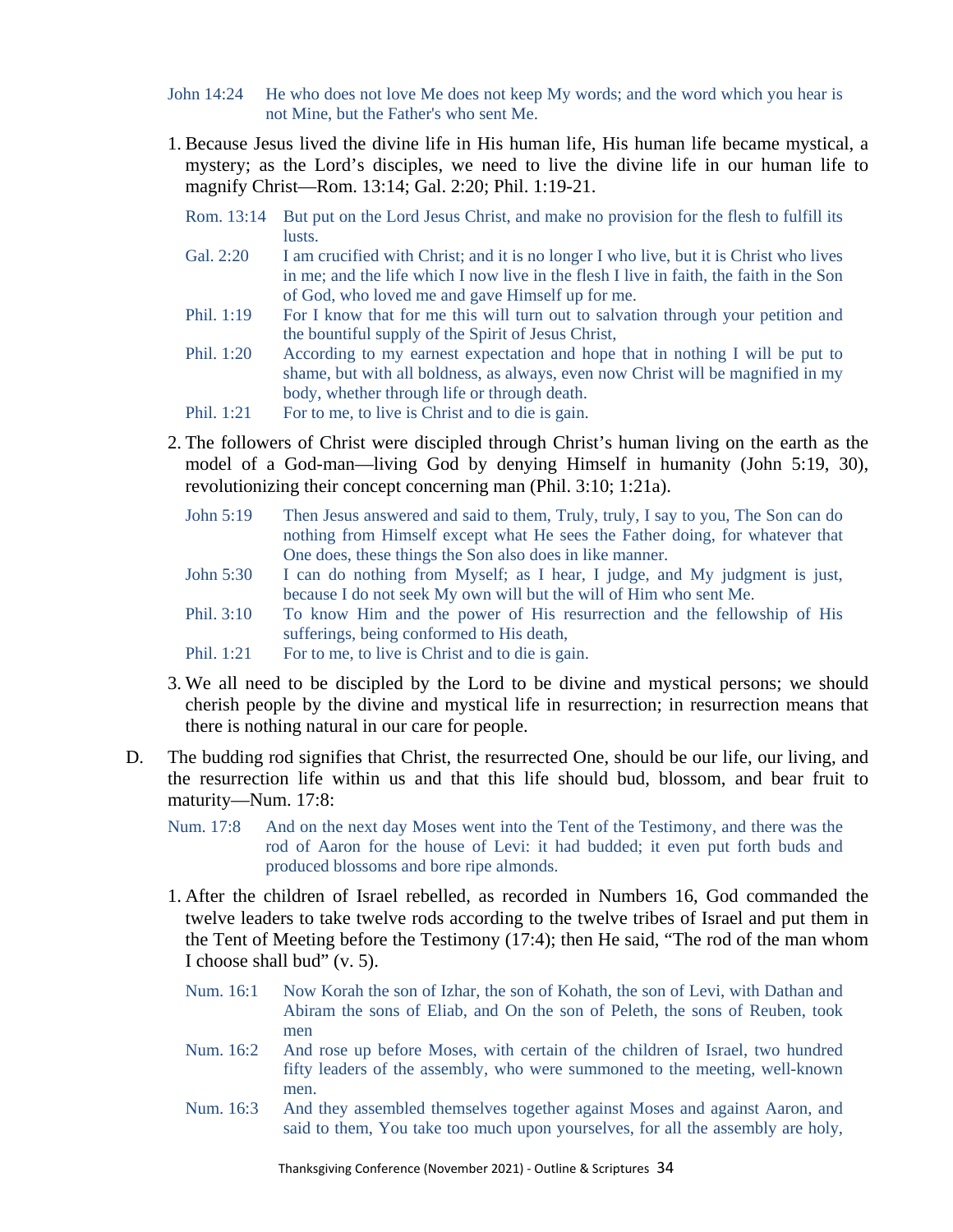every one of them, and Jehovah is among them. Why then do you exalt yourselves above the congregation of Jehovah?

- Num. 16:4 And when Moses heard this, he fell on his face.
- Num. 16:5 And he spoke to Korah and to all his company, saying, In the morning Jehovah will make known who is His and who is holy, and will bring him near to Himself; even the one whom He will choose He will bring near to Himself.
- Num. 16:6 Do this: Take censers for yourselves, Korah and all your company,
- Num. 16:7 And put fire in them, and put incense on them before Jehovah tomorrow; and the man whom Jehovah chooses, he shall be holy. It is you who take too much upon yourselves, O sons of Levi!
- Num. 16:8 And Moses said to Korah, Hear now, O sons of Levi:
- Num. 16:9 Is it a small thing for you that the God of Israel has separated you from the assembly of Israel to bring you near to Himself to do the service of the tabernacle of Jehovah and to stand before the assembly to minister to them?
- Num. 16:10 Or that He has brought you near, and all your brothers the sons of Levi with you? And do you seek the priesthood also?
- Num. 16:11 Therefore you and all your company are gathered together against Jehovah; but Aaron, what is he that you murmur against him?
- Num. 16:12 Then Moses sent word to call Dathan and Abiram the sons of Eliab; but they said, We will not come up!
- Num. 16:13 Is it not enough that you have brought us up out of a land flowing with milk and honey to have us die in the wilderness, but must you also lord it over us?
- Num. 16:14 Indeed, you have not brought us into a land flowing with milk and honey, nor have you given us an inheritance of fields and vineyards. Will you put out the eyes of these men? We will not come up!
- Num. 16:15 Then Moses became very angry and said to Jehovah, Do not regard their offering. I have not taken a single donkey from them, nor have I done harm to any of them.
- Num. 16:16 And Moses said to Korah, You and all your company be present before Jehovah, both you and they along with Aaron, tomorrow.
- Num. 16:17 And let each of you take his censer and put incense on them, and each of you present his censer before Jehovah, two hundred fifty censers; you also and Aaron shall each present his censer.
- Num. 16:18 So each took his censer and put fire in them and laid incense on them, and they stood at the entrance of the Tent of Meeting with Moses and Aaron.
- Num. 16:19 Thus Korah gathered the whole assembly against them at the entrance of the Tent of Meeting, and the glory of Jehovah appeared to the whole assembly.
- Num. 16:20 Then Jehovah spoke to Moses and to Aaron, saying,
- Num. 16:21 Separate yourselves from among this assembly, so that I may consume them in a moment.
- Num. 16:22 But they fell on their faces and said, O God, the God of the spirits of all flesh, will one man sin and You be angry with the whole assembly?
- Num. 16:23 Then Jehovah spoke to Moses, saying,
- Num. 16:24 Speak to the assembly, saying, Get away from around the dwellings of Korah, Dathan, and Abiram.
- Num. 16:25 Then Moses rose up and went to Dathan and Abiram, and the elders of Israel followed him.
- Num. 16:26 And he spoke to the assembly, saying, Depart now from the tents of these wicked men, and touch nothing which belongs to them, or you will be swept away with all their sins.
- Num. 16:27 So they got away from around the dwellings of Korah, Dathan, and Abiram, and Dathan and Abiram came out, and stood at the entrance of their tents, with their wives and their children and their little ones.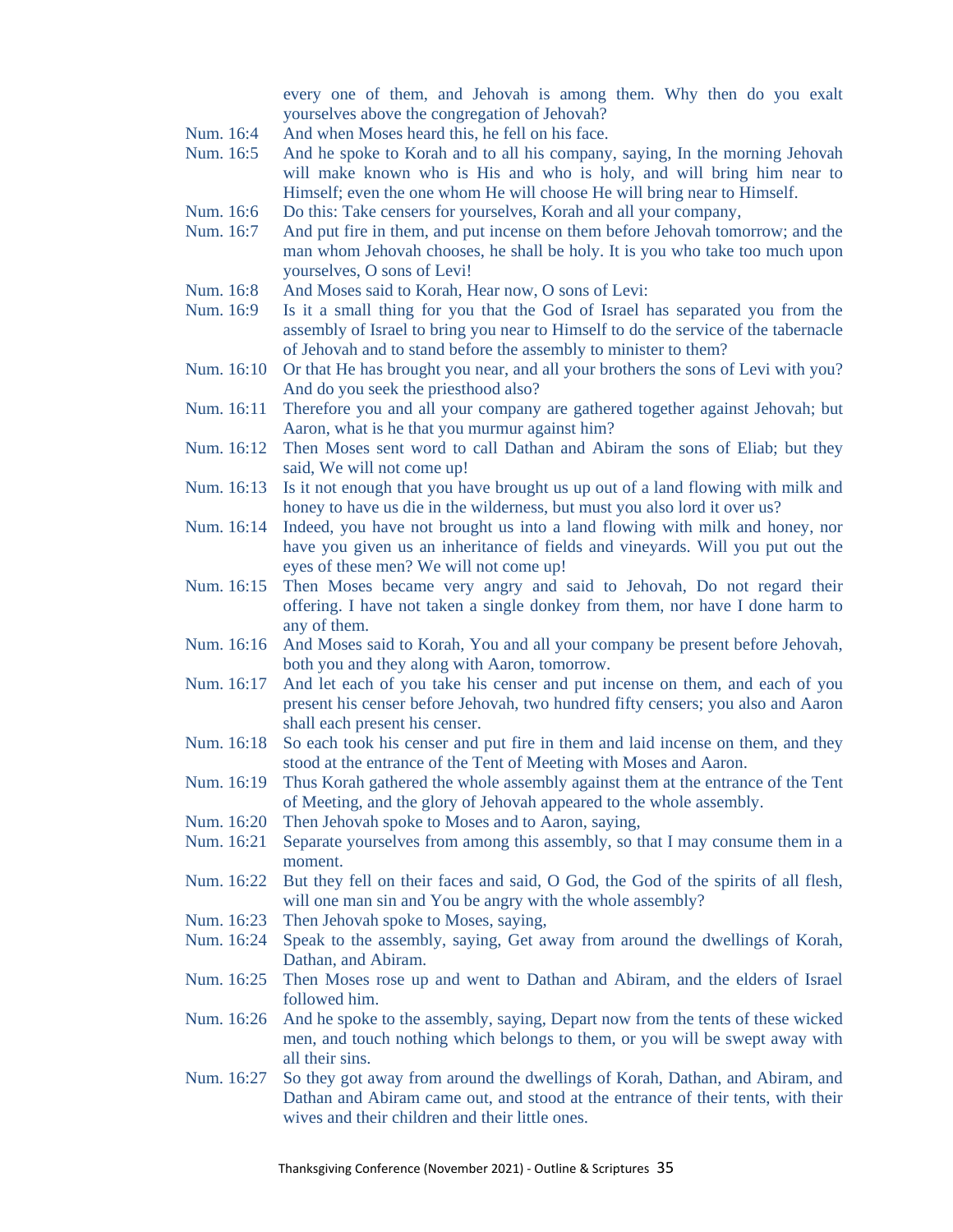- Num. 16:28 And Moses said, By this you shall know that Jehovah has sent me to do all these works, for it is not of myself.
- Num. 16:29 If these people die as all human beings die, or if what befalls all human beings befalls them, then Jehovah has not sent me.
- Num. 16:30 But if Jehovah brings about a new thing, and the ground opens its mouth and swallows them up with all that belongs to them, and they descend alive into Sheol, then you will understand that these men have despised Jehovah.
- Num. 16:31 And as soon as he finished speaking all these words, the ground that was under them was split open.
- Num. 16:32 So the earth opened its mouth and swallowed them up, along with their households and everyone who belonged to Korah and all their possessions.
- Num. 16:33 So they and all that belonged to them descended alive into Sheol; and the earth closed over them, and they perished from the midst of the congregation.
- Num. 16:34 And all Israel who were around them fled at their outcry, for they said, The earth may swallow us up too!
- Num. 16:35 And fire came forth from Jehovah and consumed the two hundred fifty men who presented the incense.
- Num. 16:36 Then Jehovah spoke to Moses, saying,
- Num. 16:37 Tell Eleazar the son of Aaron the priest to take the censers up out of the burning and scatter the fire about; for they are holy.
- Num. 16:38 The censers of those who have sinned against their own lives, let them be made into beaten plates for a covering of the altar, for they presented them before Jehovah and they became holy. So they shall be a sign to the children of Israel.
- Num. 16:39 And Eleazar the priest took the bronze censers which those who were burned had offered; and they beat them out as a covering of the altar,
- Num. 16:40 As a reminder to the children of Israel that no stranger who is not of the seed of Aaron may come near to burn incense before Jehovah, so that he does not become like Korah and his company, just as Jehovah had spoken to him through Moses.
- Num. 16:41 But on the next day the whole assembly of the children of Israel murmured against Moses and against Aaron, saying, You have caused the people of Jehovah to die.
- Num. 16:42 But when the assembly gathered against Moses and against Aaron, they looked toward the Tent of Meeting, and there the cloud was, covering it; and the glory of Jehovah appeared.
- Num. 16:43 And Moses and Aaron came to the front of the Tent of Meeting.
- Num. 16:44 Then Jehovah spoke to Moses, saying,
- Num. 16:45 Get away from the midst of this assembly that I might consume them in a moment. And they fell upon their faces.
- Num. 16:46 And Moses said to Aaron, Take the censer and put fire in it from the altar, and lay incense on it, and carry it quickly to the assembly, and make expiation for them. For wrath has gone forth from Jehovah; the plague has begun.
- Num. 16:47 And Aaron took it as Moses had said and ran into the midst of the assembly. And indeed the plague had begun among the people. So he put on the incense and made expiation for the people.
- Num. 16:48 And he stood between the dead and the living, and the plague was stopped.
- Num. 16:49 Now those who died by the plague were fourteen thousand seven hundred, besides those who died on account of Korah.
- Num. 16:50 So Aaron returned to Moses at the entrance of the Tent of Meeting when the plague had been stopped.
- Num. 17:4 And you shall place them in the Tent of Meeting before the Testimony, where I meet with you.
- Num. 17:5 And the rod of the man whom I choose shall bud, and I will put a stop to the murmurings of the children of Israel against Me, which they murmur against you.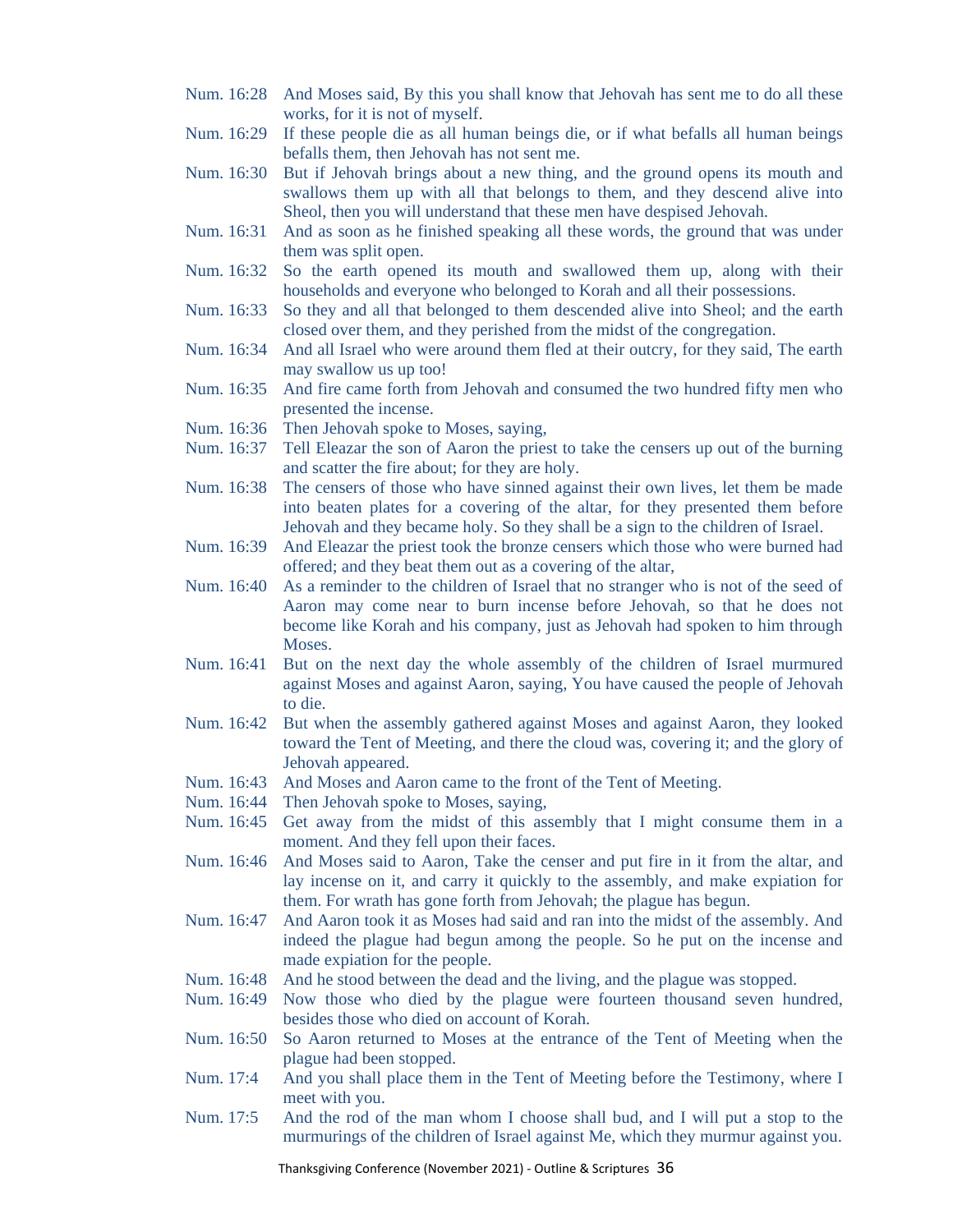- 2. All twelve rods were leafless, rootless, dry, and dead; whichever one budded was the one chosen by God; here we see that resurrection is the basis of God's selection and that the basis of service is something apart from our natural life; thus, the budding rod signifies our experience of Christ in His resurrection as our acceptance by God for authority in the Godgiven ministry.
- 3. The principle to every service lies in the budding rod; God returned all the eleven rods to the leaders but kept Aaron's rod inside the Ark as an eternal memorial; this means that resurrection is an eternal principle in our service to God—vv. 9-10.
	- Num. 17:9 And Moses brought out all the rods from before Jehovah to all the children of Israel, and they looked; and each one took his rod.
	- Num. 17:10 Then Jehovah said to Moses, Put back the rod of Aaron before the Testimony to be kept as a sign against the rebels, so that you may put an end to their murmurings against Me, and they not die.
- 4. After Aaron's rod budded, there was no ground whatsoever for him to be proud; his experience shows that everything depends upon God's grace and mercy, and we can do nothing in ourselves—2 Cor. 12:7-9; Rom. 9:15-16, 21, 23; Luke 1:78-79.
	- 2 Cor. 12:7 And because of the transcendence of the revelations, in order that I might not be exceedingly lifted up, there was given to me a thorn in the flesh, a messenger of Satan, that he might buffet me, in order that I might not be exceedingly lifted up.
	- 2 Cor. 12:8 Concerning this I entreated the Lord three times that it might depart from me.
	- 2 Cor. 12:9 And He has said to me, My grace is sufficient for you, for My power is perfected in weakness. Most gladly therefore I will rather boast in my weaknesses that the power of Christ might tabernacle over me.
	- Rom. 9:15 For to Moses He says, "I will have mercy on whomever I will have mercy, and I will have compassion on whomever I will have compassion."
	- Rom. 9:16 So then it is not of him who wills, nor of him who runs, but of God who shows mercy.
	- Rom. 9:21 Or does not the potter have authority over the clay to make out of the same lump one vessel unto honor and another unto dishonor?
	- Rom. 9:23 In order that He might make known the riches of His glory upon vessels of mercy, which He had before prepared unto glory,
	- Luke 1:78 Because of the merciful compassions of our God, in which the rising sun will visit us from on high,
	- Luke 1:79 To shine upon those sitting in darkness and in the shadow of death, to guide our feet into the way of peace.
- 5. Because our sufficiency is from God, there is no ground whatsoever for us to be proud; only a foolish person would say that he is better than others (2 Cor. 3:5; Matt. 26:33; John 21:15; cf. Mark 11:9); humility saves us from all kinds of destruction and invites God's grace (2 Cor. 12:7-9; James 4:6; cf. Rom. 12:3; Gal. 5:26; Matt. 18:3-4; 20:20-28; 2 Cor. 4:5).
	- 2 Cor. 3:5 Not that we are sufficient of ourselves to account anything as from ourselves; but our sufficiency is from God,
	- Matt. 26:33 Then Peter answered and said to Him, If all will be stumbled because of You, I will never be stumbled.
	- John 21:15 Then when they had eaten breakfast, Jesus said to Simon Peter, Simon, son of John, do you love Me more than these? He said to Him, Yes, Lord, You know that I love You. He said to him, Feed My lambs.
	- Mark 11:9 And those who went before and those who followed cried out, Hosanna! Blessed is He who comes in the name of the Lord!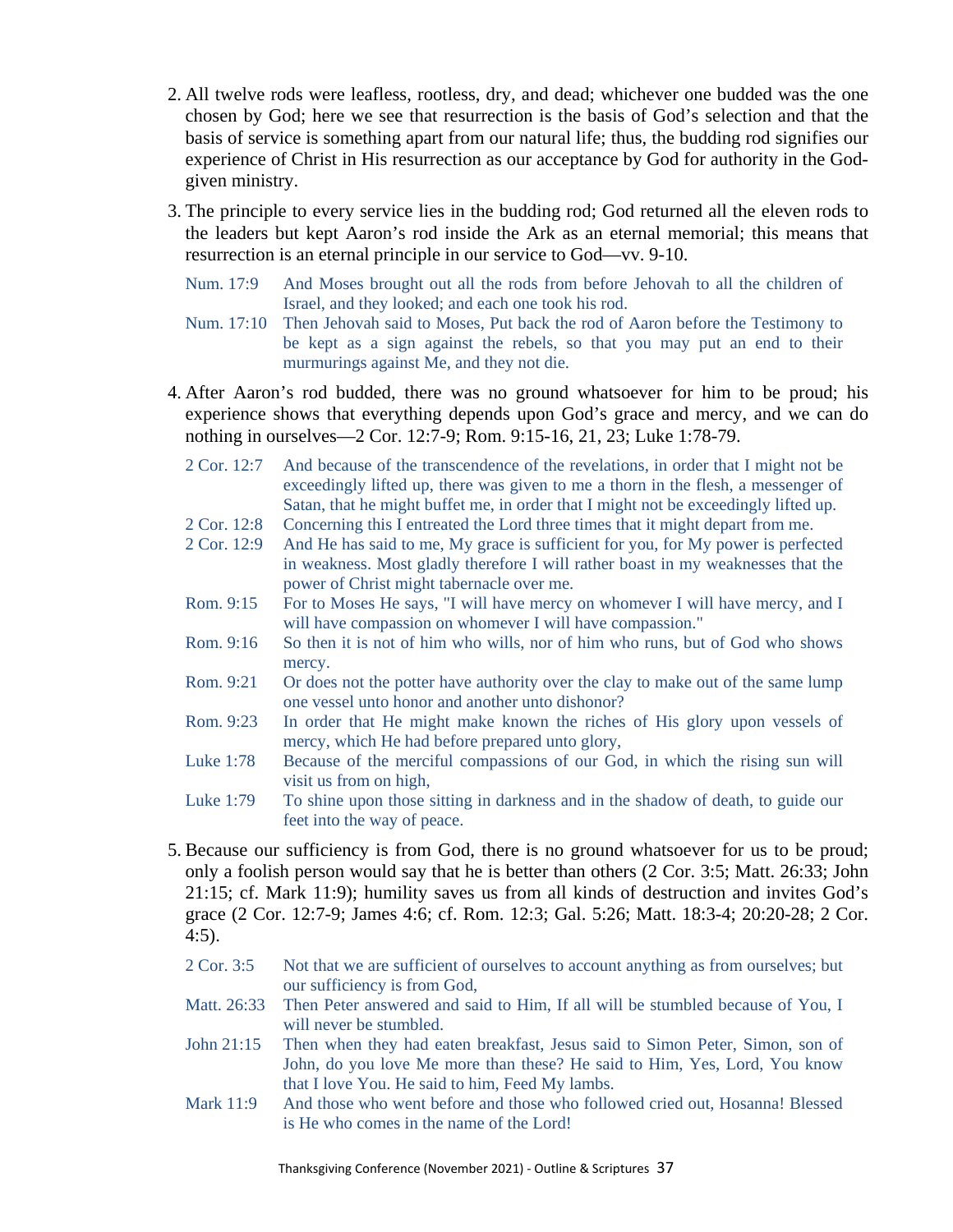- 2 Cor. 12:7 And because of the transcendence of the revelations, in order that I might not be exceedingly lifted up, there was given to me a thorn in the flesh, a messenger of Satan, that he might buffet me, in order that I might not be exceedingly lifted up.
- 2 Cor. 12:8 Concerning this I entreated the Lord three times that it might depart from me.
- 2 Cor. 12:9 And He has said to me, My grace is sufficient for you, for My power is perfected in weakness. Most gladly therefore I will rather boast in my weaknesses that the power of Christ might tabernacle over me.
- James 4:6 But He gives greater grace; therefore it says, "God resists the proud but gives grace to the humble."
- Rom. 12:3 For I say, through the grace given to me, to everyone who is among you, not to think more highly of himself than he ought to think, but to think so as to be sober-minded, as God has apportioned to each a measure of faith.
- Gal. 5:26 Let us not become vainglorious, provoking one another, envying one another.
- Matt. 18:3 And said, Truly I say to you, Unless you turn and become like little children, you shall by no means enter into the kingdom of the heavens.
- Matt. 18:4 He therefore who will humble himself like this little child, he is the greatest in the kingdom of the heavens.
- Matt. 20:20 Then the mother of the sons of Zebedee came to Him with her sons, worshipping and asking something of Him.
- Matt. 20:21 And He said to her, What do you want? She said to Him, Say that these two sons of mine will sit, one on Your right and one on Your left, in Your kingdom.
- Matt. 20:22 But Jesus answered and said to them, You do not know what you are asking. Are you able to drink the cup which I am about to drink? They said to Him, We are able.
- Matt. 20:23 He said to them, My cup you shall indeed drink, but to sit on My right and on My left, this is not Mine to give, but it is for those for whom it has been prepared by My Father.
- Matt. 20:24 And when the ten heard this, they were indignant concerning the two brothers.
- Matt. 20:25 But Jesus called them to Him and said, You know that the rulers of the Gentiles lord it over them, and the great exercise authority over them.
- Matt. 20:26 It shall not be so among you; but whoever wants to become great among you shall be your servant,
- Matt. 20:27 And whoever wants to be first among you shall be your slave;
- Matt. 20:28 Just as the Son of Man did not come to be served, but to serve and to give His life as a ransom for many.
- 2 Cor. 4:5 For we do not preach ourselves but Christ Jesus as Lord, and ourselves as your slaves for Jesus' sake.
- 6. Resurrection is everything that is not out of our natural life, not out of ourselves, and not based on our ability; resurrection speaks of the things that are beyond us, which we cannot do in ourselves—1:8-9; 4:7.
	- 2 Cor. 1:8 For we do not want you to be ignorant, brothers, of our affliction which befell us in Asia, that we were excessively burdened, beyond our power, so that we despaired even of living.
	- 2 Cor. 1:9 Indeed we ourselves had the response of death in ourselves, that we should not base our confidence on ourselves but on God, who raises the dead;
	- 2 Cor. 4:7 But we have this treasure in earthen vessels that the excellency of the power may be of God and not out of us.
- 7. Resurrection means that everything is of God and not of us; it means that God alone is able and that we are not able; resurrection means that everything is done by God, not by ourselves—1:12; Phil. 3:10-11.